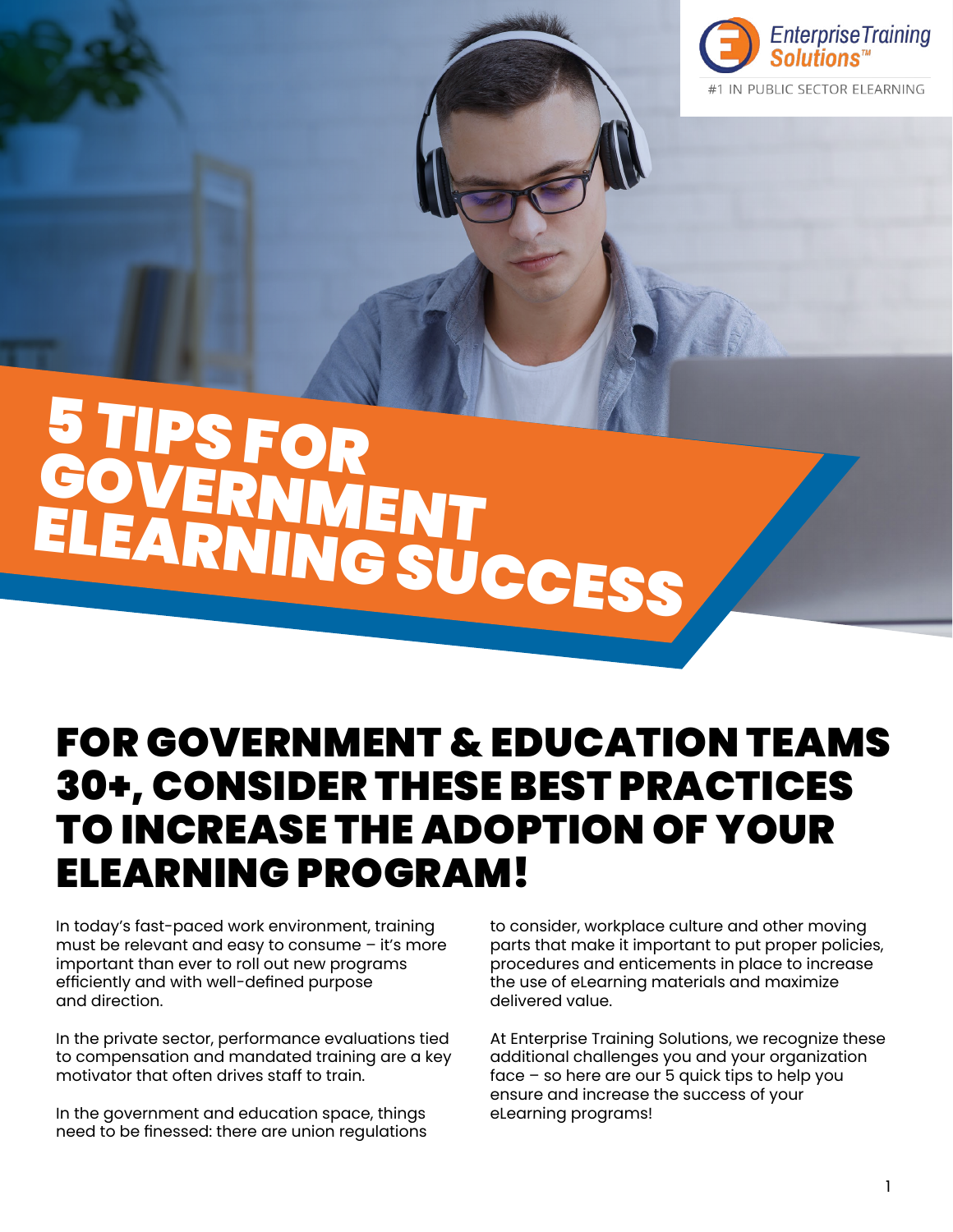

#### **1. Understand Your Government Organization's Training Goals**

Broad stroke goals may be obvious but are often not well thought out.

- What skill gaps exist on your team?
- Which employees should be targeted for training and why?
- What are the desired performance outcomes?
- Are your training goals oriented to build direction and support for your program?

The answers to these questions often tie back to the business objectives of the department, division or agency, which is critical for gaining both employee and management buy-in.

On-demand eLearning has become a popular choice because it can make a huge impact on workforce performance, management/leadership

### **2. Establish Clear Learning Policies**

Asking staff to train without providing time during the work day to learn defies logic; ongoing training is critical to the success and performance of your organization, which should be recognized with onthe-clock training allotments.

Having clear training policies and procedures is an important "nod" from management that the organization is serious about and committed to developing its employees' skill sets and improving organizational performance.



development, succession planning, internal projects, programs, and training compliance.

So be sure to articulate your organization's training goals and use them to guide and drive program planning, roll-out activities and overall success.



This usually means allowing a certain number of "hours" weekly, monthly or annually to be dedicated to training activities, and may or may not require supervisor approval.

Also consider using employee development plans (EDP), have employees and managers agree on learning objectives to chart and track skill building and performance, to maximize return on investment (contact our Implementation Consultants today to learn more about crafting effective EDPs and learning objectives).

Creating government certification training tracks that bolster employee credentials and integrating eLearning objectives into disciplinary action and performance improvement protocols are also great ways to support and drive the success of your program.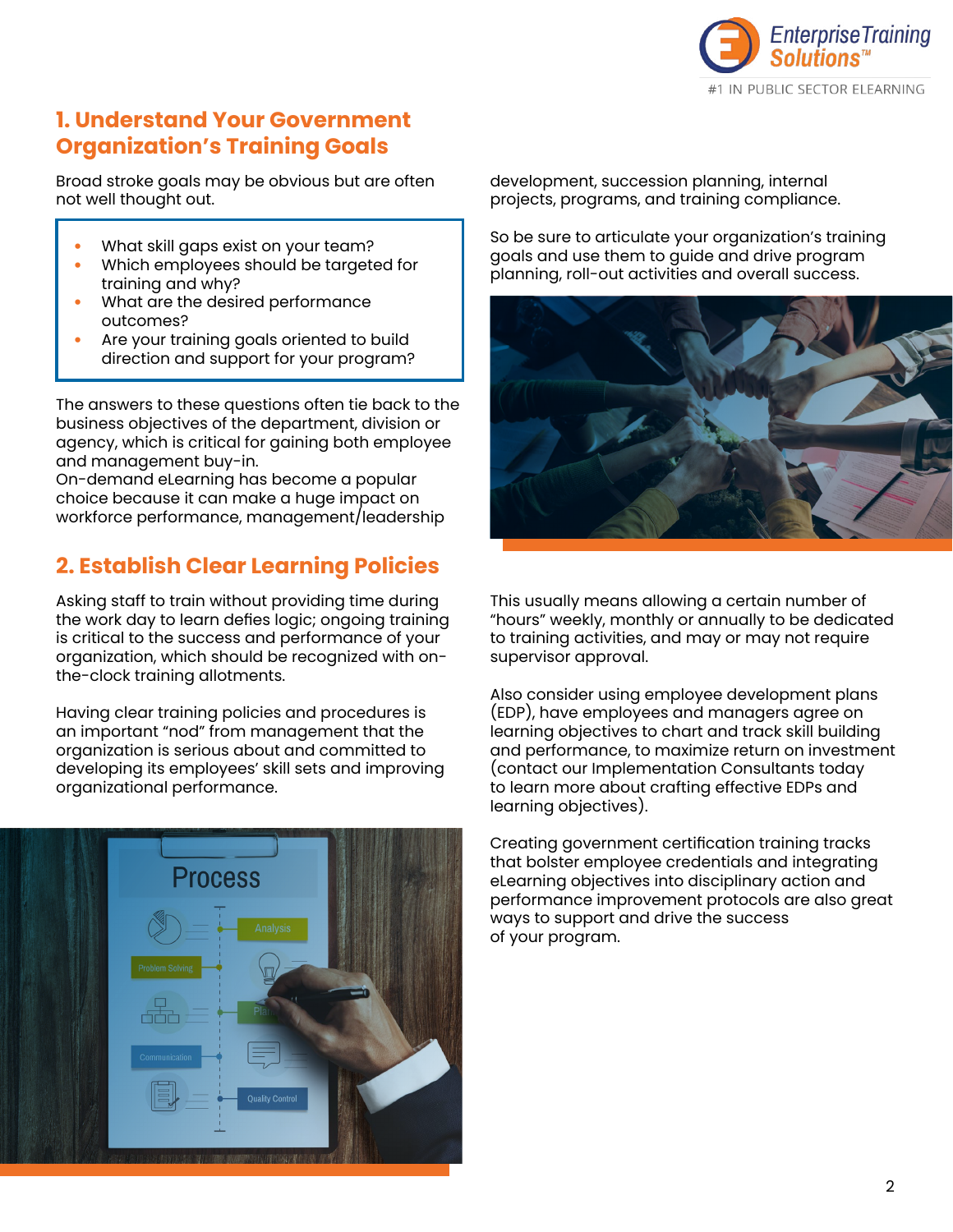

#### **3. Get Management Buy-In & Support**

When upper management signs off on your training purchase you're half way there.

But supervisors, line managers and employees pay attention to initiatives that are officially endorsed by upper management, and all levels of management are important stakeholders who need to understand the training that's being offered, its value and why it's a worthwhile investment.

- Engage all levels of management to build support across your organization.
- Help them understand how training will improve the skill sets and the overall performance of their direct reports.
- Set manager's expectations accurately to prevent dissatisfaction.
- Communicate from the start that unlike traditional classes, eLearning is not an allday event and that meaningful training sessions can be completed in 45 minutes or less daily, weekly, or monthly.

#### **4. Provide Training Direction to Employees**

The old adage "you can bring a horse to water, but you can't make him drink", plays a role with government online training subscriptions that offer what can seem like an overwhelming amount of options to your end users.

Remember, the key to ensuring employee participation is to make training materials relevant and easy to consume.





To do this, outline the specific skill gaps and learned competencies each member of your staff needs to fill according to their experience and job requirements, then map training resources to desired skills/performances, and assign them in on your training platform (contact our Implementation Consultants today to learn more about mapping training to desired employee skill sets).

When employees are given a clear, relevant learning path on which they can track their progress success rates jump exponentially!